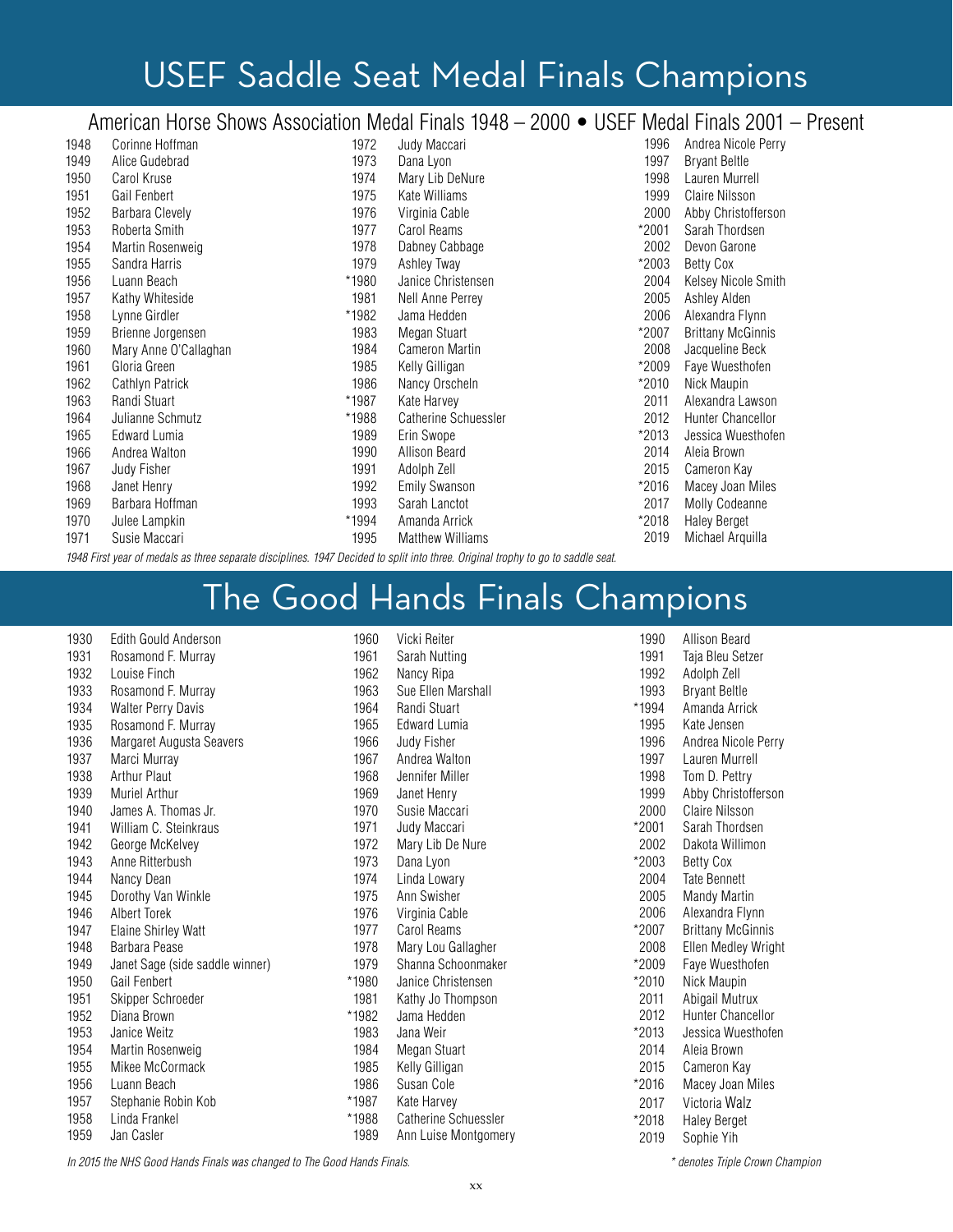# UPHA Challenge Cup National Finals

## **UPHA JUNIOR CHALLENGE CUP NATIONAL CHAMPIONS**<br>1979 Kendy Almeida<br>Debbie Wathen trainer

1979 Kendy Almeida Debbie Wathen, trainer 1980 Jama Hedden 1981 Ruth Anne Lewis Helen Crabtree, trainer<br>1982 Kate Harvev Helen Crabtev Bill Becklev, trainer 1983 Cameron Marton **Anne Speck, trainer**<br>1984 Courtney Malowney **Anne Judd, trainer** 1984 Courtney Malowney **Anne Judd, trainer**<br>1985 Anne Luis Montgomery Jane Bennett, trainer 1985 Anne Luis Montgomery<br>1986 Catherine Schuessler 1987 Lindsey Lavery **Lawery Lon Lavery, trainer**<br>1988 Mary Jane Glasscock Jane Bennett, trainer 1988 Mary Jane Glasscock Jane Bennett, trainer<br>1989 Elizabeth Ghareeb Lillian Shively, trainer 1989 Elizabeth Ghareeb Lillian Shively, trainer<br>1990 Taja Bleu Setzer Lillian Shively, trainer 1990 Taja Bleu Setzer Lillian Shively, trainer<br>1991 Elizabeth Andrus Sue Roby, trainer 1991 Elizabeth Andrus<br>1992 Amanda Arrick 1992 Amanda Arrick Lillian Shively, trainer<br>1993 Kathryn L'Heureux Marsha and Gary Garo 1995 Andrea Nicole Perry<br>1996 Lauren Murrell 1997 Abby Christofferson<br>1998 Courtney Sherer 2000 Betty Cox Lillian Shively, trainer 2001 Ashley Alden Donna Pettry-Smith, trainer 2002 Alexandra Flynn Lillian Shively, trainer 2004 Brittany McGinnis Lillian Shively, trainer 2005 Rachel Machamer Lynda Freseth, trainer 2006 Ellen Medley Wright Lillian Shively, trainer 2007 Callie Smith Lillian Shively, trainer<br>2008 Taylor Newton Shelly Fisher, trainer 2008 Taylor Newton Shelly Fisher, trainer<br>2009 Belle Owen Shelly Fillian Shively, trainer 2010 Courtney McGinnis<br>2011 Alice Rowland 2012 Macey Joan Miles<br>2013 Molly Codeanne 2015 Alayna Applegate<br>2016 Lauren Evans 2017 Ella Hampton<br>2018 Ella White 2018 Ella White Erin Boggs, trainer<br>2019 Isabelle Fischer Erich Shelley Fisher, trai

Bill Beckley, trainer<br>Anne Speck, trainer Dorothy Dukes Ford, trainer<br>Lon Lavery, trainer 1993 Kathryn L'Heureux Marsha and Gary Garone, trainers<br>1994 Tom D. Pettry Marsha Pat McConnell, trainer Pat McConnell, trainer<br>Lillian Shively, trainer Lillian Shively, trainer<br>Lillian Shively, trainer 1998 Courtney Sherer Scott and Carol Matton, trainers<br>1999 Tasha Rose Sandler Bill and Nancy Becker, trainers 1999 Tasha Rose Sandler Bill and Nancy Becker, trainers<br>
2000 Betty Cox<br>
Lillian Shively, trainer 2003 Kyle Gagnon Gary and Marsha Garone, trainers Lillian Shively, trainer<br>Lillian Shively, trainer Missy Hughes Smith, trainer<br>Lillian Shively, trainer Kristen and David Cater, trainers 2014 Ainsley Budzinski Scott and Carol Matton, trainers<br>2015 Alavna Applegate Shelley Fisher, trainer Todd Miles and Sarah Barclay, trainers<br>Kellie Budd, trainer Shelley Fisher, trainer

## **UPHA SENIOR CHALLENGE CUP NATIONAL CHAMPIONS**<br>1972 Judy Maccari **Dick Gray, trainer**

1972 Judy Maccari<br>1973 Sherrie Phelps 1973 Sherrie Phelps R.S. and Ruth Palmer, trainer<br>1974 Mary Lib DeNure Jan and John Lukens, trainers 1974 Mary Lib DeNure<br>1975 Flizabeth Finch **Jan and John Lukens, trainers** 1975 Elizabeth Finch **Dorothy Dukes Ford, trainers**<br>1976 Ann Swisher **Dorothy Belen Crabtree trainer** 1977 Shauna Schoonmaker Helen Crabtree, trainer<br>1978 Todd Buchanan Manne Judd trainer 1978 Todd Buchanan **Anne Judd, trainer**<br>1979 Diane Caldemever **Anne Lillian Shively, trainer** 1979 Diane Caldemeyer \*1980 Janice Christensen Jane Bennett, trainer 1981 Kathy Jo Thompson<br>\*1982 Jama Hedden 1983 Christie Fletcher<br>1984 Kelly Gilligan 1984 Kelly Gilligan Rob and Sarah Byers, trainers 1986 Betsy Kiltz-Stallings<br>\*1987 Kate Harvey \*1988 Catherine Schuessler Lillian Shively, trainer 1989 Anne Luis Montgomery Jane Bennett, trainer<br>1990 Nicole Jackson Lillian Shively, trainer 1990 Nicole Jackson **Lillian Shively, trainer**<br>1991 Taia Bleu Setzer **Lillian Shively, trainer** 1991 Taja Bleu Setzer<br>1992 Jill Brainard 1992 Jill Brainard Rob and Sarah Byers, trainers \*1994 Amanda Arrick Lillian Shively, trainer<br>1995 Kate Jensen Lillian Shively trainer 1996 Bryant Beltle<br>1997 Lauren Murrell 1997 Lauren Murrell **Lillian Shively, trainer**<br>1998 Andrea Perry **Lillian Shively, trainer** 1999 Claire Nilsson **Renee Biggins, trainer**<br>1900 Abby Christofferson Lillian Shively, trainer 2000 Abby Christofferson<br>\*2001 Sarah Thordsen 2002 Caroline Gillespie<br>\*2003 Betty Cox \*2003 Betty Cox Lillian Shively, trainer 2005 Kelsey Nichole Smith Scott and Carol Matton, trainers \*2007 Brittany McGinnis Lillian Shively, trainer 2008 Ellen Medley Wright Lillian Shively, trainer<br>1909 Faye Wuesthofen Lillian Shively, trainer \*2009 Faye Wuesthofen<sup>7</sup><br>\*2010 Nick Maupin

1976 Ann Swisher Helen Crabtree, trainer Lillian Shively, trainer<br>Lillian Shively, trainer Rob and Sarah Byers, trainers<br>Lillian Shively, trainer Rob and Sarah Byers, trainers<br>Lillian Shively, trainer 1993 Sarah Lanctot Lisa Jensen and Mike Richardson, trainers **Lillian Shively, trainer**<br>Jo Cornell, trainer Lillian Shively, trainer Scott and Carol Matton, trainers<br>Lillian Shively, trainer 2004 Kyle Gagnon Gary and Marsha Garone, trainers Anne Speck/Cindy Boel/Bonnie Zubrod, trainers<br>Lillian Shively, trainer

Scott and Carol Matton, trainers

- 
- 

*\*Triple Crown Champions*

2011 Hunter Chancellor<br>2012 Abigail Mutrux \*2013 Jessica Wuesthofen Lillian Shively, trainer 2014 Cameron Kay Lillian Shively, trainer 2015 Courtney McGinnis Todd Miles, trainer

Lillian Shively, trainer<br>Lillian Shively, trainer<br>Lillian Shively, trainer \*2016 Macey Joan Miles Todd Miles and Sarah Barclay, trainers Lillian Shively, Mark Turner, trainers \*2018 Haley Berget Scott and Carol Matton, trainers Sheri Brandl/Mark Bodnar, trainers

## UPHA 10 AND UNDER WALK/TROT CHALLENGE CUP NATIONAL CHAMPIONS<br>1988 Toni Knight<br>Bill and Maria Knight, trainers

1988 Toni Knight **Bill and Maria Knight, trainers**<br>1989 Cindy Sherman **Bill and Marcy McConnell, trainer** 1990 Bryant Beltle<br>1991 Matthew Williams 1991 Matthew Williams<br>
1992 Callie Clifton<br>
1992 Callie Clifton<br>
1992 Callie Clifton<br>
1993 Callie Clifton 1993 Andrea Nicole Perry Lillian Shively, trainer<br>1994 Megan Jacob Lillian Shively, trainer 1994 Megan Jacob<br>1995 Renee Zubrod 1996 Lauren Pope 1997 Tate Bennett<br>1998 Rachel North The Zubrod Stables, trainer 1998 Rachel North **Zubrod Stables, trainers**<br>1999 Rarrett Clifton **Carl Book and Sarah Ryers** trainers 1999 Barrett Clifton **Rob and Sarah Byers, trainers**<br>1900 Kyle Gagnon Robert Risa Bichardson trainer 2001 Rachel Machemer Bill and Lisa Waller, trainers<br>2002 Brittany McGinnis Billian Shively, trainer 2002 Brittany McGinnis Lillian Shively, trainer 2004 Kelsey McDonald Shelley Fisher, trainer<br>2005 Taylor Newton Shelley Fisher, trainer 2005 Taylor Newton Shelley Fisher, trainer<br>2006 Gavin Gagnon Shelley Fisher, trainer 2006 Gavin Gagnon Marsha and Gary Garone, trainers 2008 Macey Joan Miles<br>2009 Clara McCool 2010 Maisie Benfield Cindy Boel, trainer<br>2011 Scotty Brooks Bruggeworth Lillian Shively, trainer 2011 Scotty Brooks Bruggeworth<br>2012 Ainsley Budzinski 2012 Ainsley Budzinski<br>
2013 Remi Adams<br>
Lillian Shively, trainer 2014 Alayna Applegate<br>2015 Molly Crim 2016 Isabelle Fischer<br>2017 Hadley Novak 2019 Savanna Graham

Nancy McConnell, trainer<br>Jo Cornell, trainer Nelson Green, trainer<br>Lillian Shively, trainer Cindy Boel/Bonnie Zubrod, trainers<br>Jo Cornell, trainer Lisa Richardson, trainer Ellen Beard-Arnold and James Nichols, trainers David and Kristen Cater, trainers<br>Lillian Shively, trainer Kristen and David Cater, trainers<br>Cindy Boel, trainer Lillian Shively, trainer<br>Shelley Fisher, trainer Bill and Lisa Waller, trainers<br>Shelley Fisher, trainer 2017 Hadley Novak Sheri Brandl & Mark Bodnar, trainers<br>2018 Lyla Grace Wroble Sheri Bullie Anne Wroble, trainer Julie Anne Wroble, trainer<br>Macey Miles, trainer

#### UPHA 11 AND UNDER CHALLENGE CUP NATIONAL CHAMPIONS<br>1996 Renee Zubrod Zubrod Zubrod Stables, trainers

1996 Renee Zubrod Zubrod Stables, trainers 1997 Clinton Jury **Carlo 2018** Zubrod Stables, trainers<br>1998 Betty Cox **Markow Communist Contract Contract Contract Contract Contract Contract Contract Contract Contr** 1998 Betty Cox (Cox Lillian Shively, trainer<br>1999 Rachael North (Zubrod Stables, trainer 2000 Barrett Clifton<br>2001 Alexandra Flynn 2002 Jessica Moctezuma<br>2003 Rachel Machamer 2003 Rachel Machamer Bill and Lisa Waller, trainer<br>2004 Brittany McGinnis Billian Shively, trainer 2004 Brittany McGinnis<br>
2005 Caroline Skinner<br>
2005 Caroline Skinner<br>
Renee Bionins trainer *2006 Combined With The Junior Division*

Zubrod Stables, trainers<br>Sarah Byers, trainer Lillian Shively, trainer<br>Nealia McCracken, trainer Renee Biggins, trainer

**UPHA ADULT CHALLENGE CUP NATIONAL CHAMPIONS**<br>1988 Blake Cornell **Less Cornell** do Cornell trainer 1988 Blake Cornell<br>1989 Lane Freidman 1990 (was not held) 1991 Ashley Taylor Wilson Kathy Old, trainer 1992 Jana Weir **Marilyn Macfarlane, trainer**<br>1993 Danielle Loar Maril David and Lisa Cunningham 1994 Donna Pettry **Chamber 1994 Bisher Brand Fran Crumpler**, trainers<br>1995 Dr. Gail Tasch **Martia** Lillian Shively, trainer 1995 Dr. Gail Tasch Lillian Shively, trainer<br>1996 Kristen Pettry Lillian Shively, trainer 1996 Kristen Pettry **Pat McConnell, trainer**<br>1997 Amanda Arrick **Patrick** Lillian Shively trainer 1997 Amanda Arrick Lillian Shively, trainer<br>1998 Jonelle Chovanec Lillian Scott and Carol Matto 1999 Molly McCarroll<br>2000 Laura Fulton 2000 Laura Fulton Scott and Carol Matton, trainers<br>
2001 Andrea Perry Scott and Chilian Shively, trainer 2001 Andrea Perry **Lillian Shively, trainer**<br>2002 Jonelle Chovanec **Containery** Scott and Carol Matto 2002 Jonelle Chovanec<br>
2003 Kendra Fisher Shelley Fisher, trainers<br>
Shelley Fisher, trainer 2003 Kendra Fisher Shelley Fisher, trainer<br>2004 Brooke Jacobs Shent Jacobs, trainer 2004 Brooke Jacobs Brent Jacobs, trainer 2007 Michelle Krentz Scott and Carol Matton, trainers<br>2008 Emily Abbott Scott Hathy Abbott Conflenti, trainer 2008 Emily Abbott **Kathy Abbott Conflenti, trainer**<br>2009 Dr. Morgan Wolin **Chuck Herber and Lisa Uhde**, t 2010 Jamie Weisbach

Bellview Acres, trainers

1993 Danielle Loar David and Lisa Cunningham, trainers Scott and Carol Matton, trainers<br>Lillian Shively, trainer 2005 Deveau Zubrod **Bonnie Zubrod and Cindy Boel, trainers**<br>2006 Sarah Taylors **Boelers Conney States** Kathy Boggs/Erin Richey, trainers 2006 Sarah Taylors Kathy Boggs/Erin Richey, trainers<br>2007 Michelle Krentz Scott and Carol Matton, trainers Chuck Herber and Lisa Uhde, trainers<br>Cindy Boel, trainer